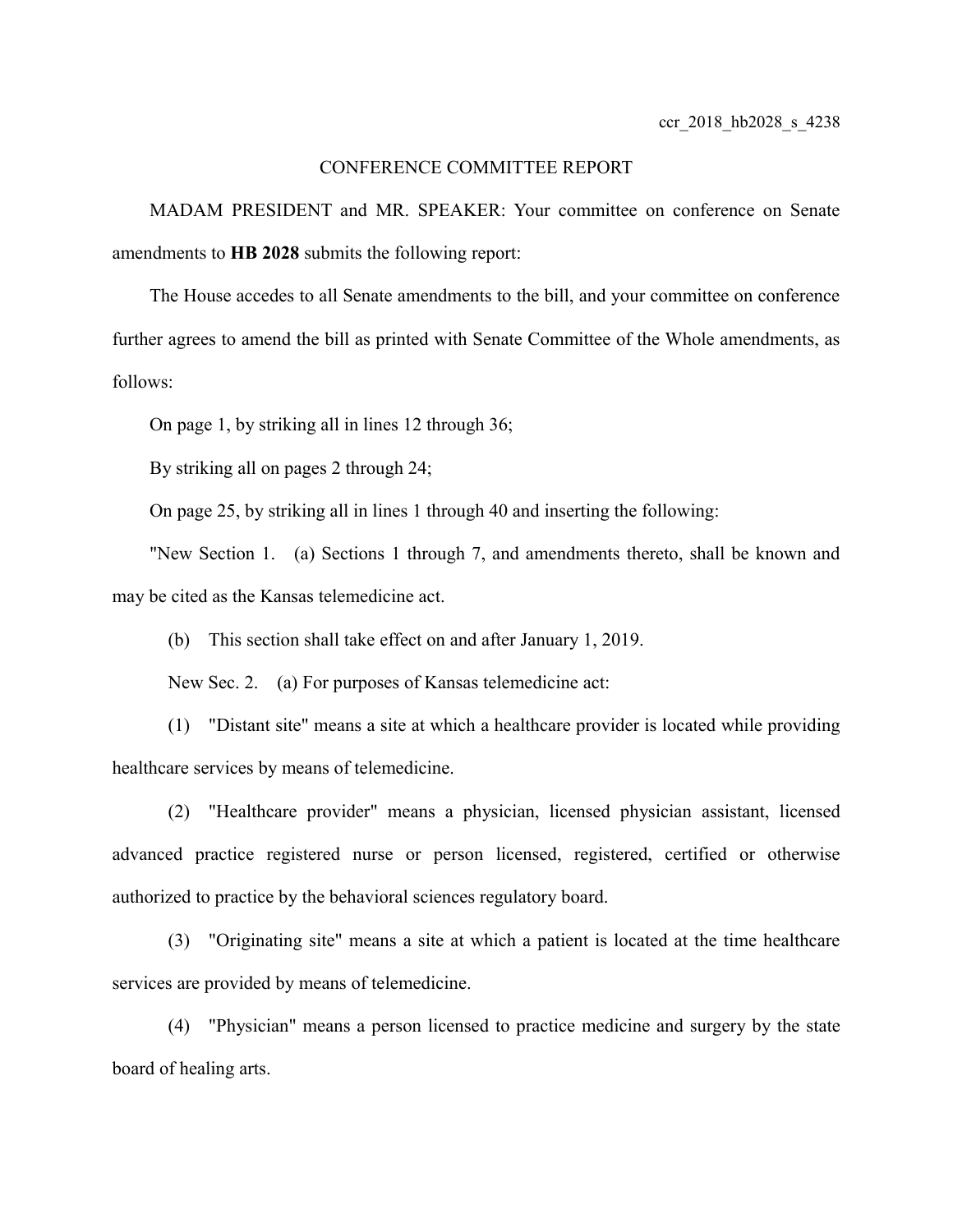(5) "Telemedicine," including "telehealth," means the delivery of healthcare services or consultations while the patient is at an originating site and the healthcare provider is at a distant site. Telemedicine shall be provided by means of real-time two-way interactive audio, visual, or audio-visual communications, including the application of secure video conferencing or storeand-forward technology to provide or support healthcare delivery, that facilitate the assessment, diagnosis, consultation, treatment, education and care management of a patient's healthcare. "Telemedicine" does not include communication between:

(A) Healthcare providers that consist solely of a telephone voice-only conversation, email or facsimile transmission; or

(B) a physician and a patient that consists solely of an email or facsimile transmission.

(b) This section shall take effect on and after January 1, 2019.

New Sec. 3. (a) The same requirements for patient privacy and confidentiality under the health insurance portability and accountability act of 1996 and 42 C.F.R. § 2.13, as applicable, that apply to healthcare services delivered via in-person contact shall also apply to healthcare services delivered via telemedicine. Nothing in this section shall supersede the provisions of any state law relating to the confidentiality, privacy, security or privileged status of protected health information.

(b) Telemedicine may be used to establish a valid provider-patient relationship.

(c) The same standards of practice and conduct that apply to healthcare services delivered via in-person contact shall also apply to healthcare services delivered via telemedicine.

(d) (1) A person authorized by law to provide and who provides telemedicine services to a patient shall provide the patient with guidance on appropriate follow-up care.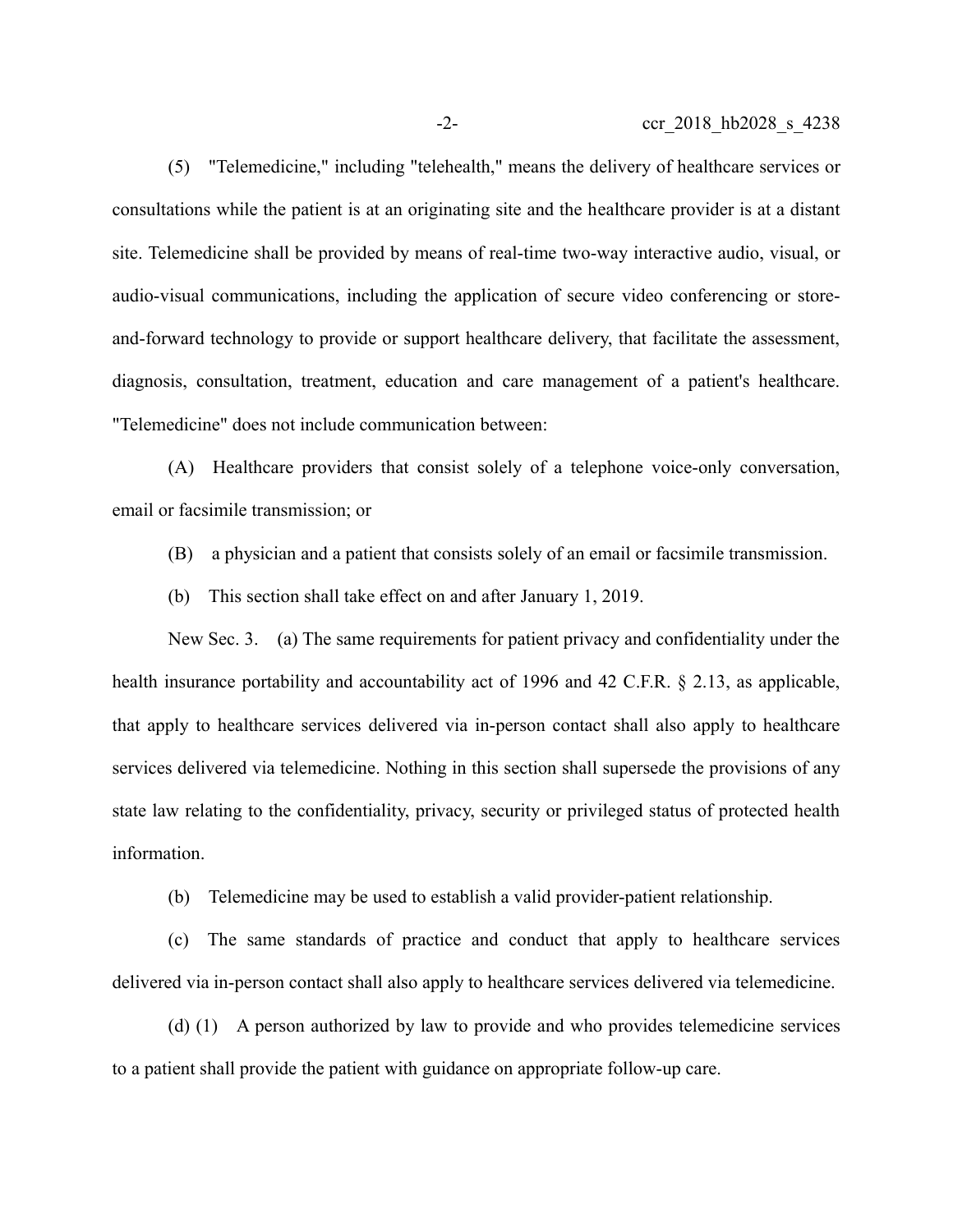(2) (A) Except when otherwise prohibited by any other provision of law, when the patient consents and the patient has a primary care or other treating physician, the person providing telemedicine services shall send within three business days a report to such primary care or other treating physician of the treatment and services rendered to the patient in the telemedicine encounter.

(B) A person licensed, registered, certified or otherwise authorized to practice by the behavioral sciences regulatory board shall not be required to comply with the provisions of subparagraph (A).

(e) This section shall take effect on and after January 1, 2019.

New Sec. 4. (a) The provisions of this section shall apply to any individual or group health insurance policy, medical service plan, contract, hospital service corporation contract, hospital and medical service corporation contract, fraternal benefit society or health maintenance organization that provides coverage for accident and health services and that is delivered, issued for delivery, amended or renewed on or after January 1, 2019. The provisions of this section shall also apply to the Kansas medical assistance program.

(b) No individual or group health insurance policy, medical service plan, contract, hospital service corporation contract, hospital and medical service corporation contract, fraternal benefit society, health maintenance organization or the Kansas medical assistance program shall exclude an otherwise covered healthcare service from coverage solely because such service is provided through telemedicine, rather than in-person contact, or based upon the lack of a commercial office for the practice of medicine, when such service is delivered by a healthcare provider.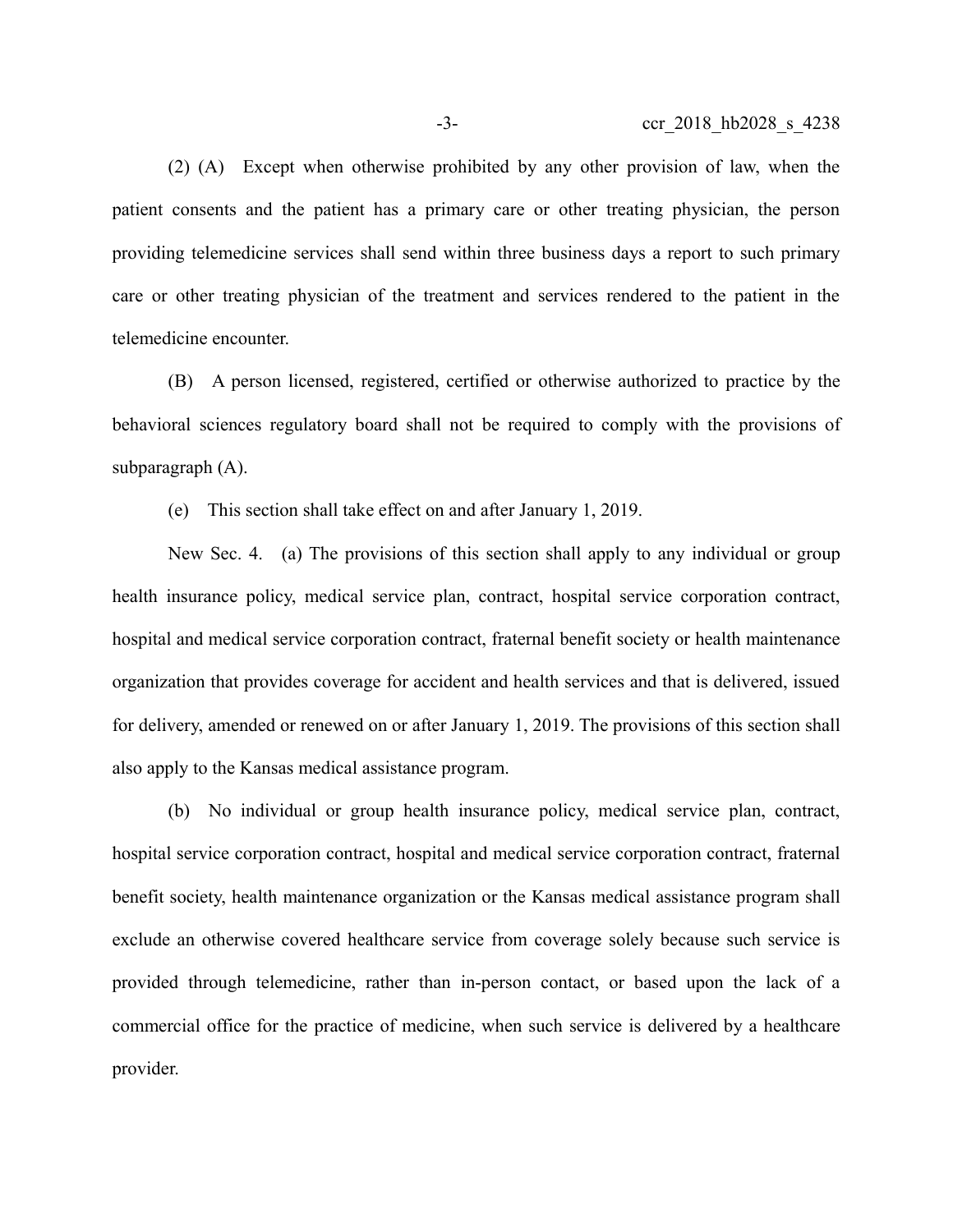(c) The insured's medical record shall serve to satisfy all documentation for the reimbursement of all telemedicine healthcare services, and no additional documentation outside of the medical record shall be required.

(d) Payment or reimbursement of covered healthcare services delivered through telemedicine may be established by an insurance company, nonprofit health service corporation, nonprofit medical and hospital service corporation or health maintenance organization in the same manner as payment or reimbursement for covered services that are delivered via in-person contact are established.

(e) Nothing in this section shall be construed to:

(1) Prohibit an individual or group health insurance policy, medical service plan, contract, hospital service corporation contract, hospital and medical service corporation contract, fraternal benefit society or health maintenance organization that provides coverage for telemedicine or the Kansas medical assistance program from providing coverage for only those services that are medically necessary, subject to the terms and conditions of the covered individual's health benefits plan;

(2) mandate coverage for a healthcare service delivered via telemedicine if such healthcare service is not already a covered healthcare service, when delivered by a healthcare provider subject to the terms and conditions of the covered individual's health benefits plan; or

(3) allow an individual or group health insurance policy, medical service plan, contract, hospital service corporation contract, hospital and medical service corporation contract, fraternal benefit society or health maintenance organization that provides coverage for telemedicine or the Kansas medical assistance program to require a covered individual to use telemedicine or in lieu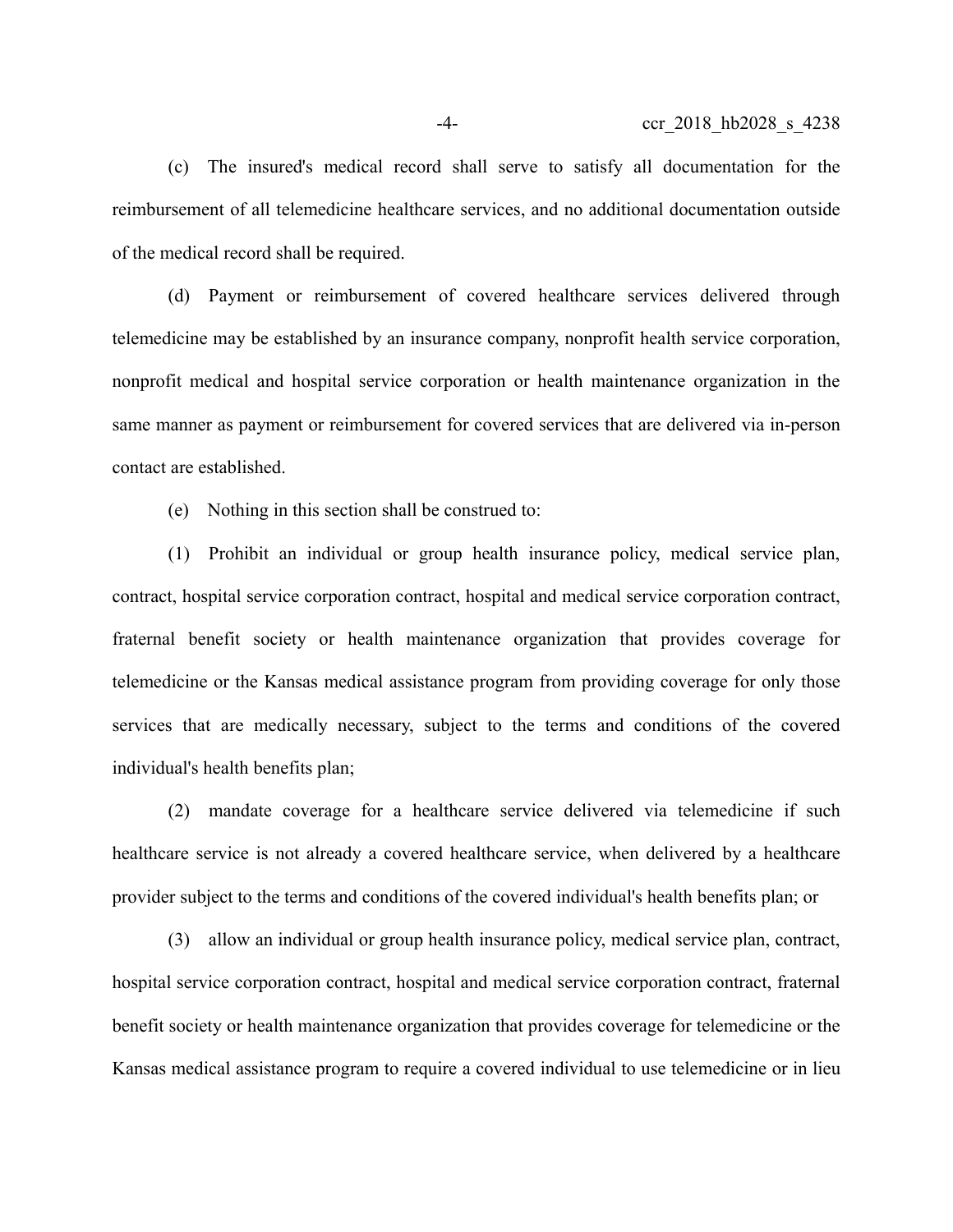of receiving an in-person healthcare service or consultation from an in-network provider.

(f) The provisions of K.S.A. 40-2248 and 40-2249a, and amendments thereto, shall not apply to this section.

(g) This section shall take effect on and after January 1, 2019.

New Sec. 5. (a) The state board of healing arts, following consultation with the state board of pharmacy and the board of nursing, shall adopt rules and regulations relating to the prescribing of drugs, including controlled substances, via telemedicine. Such rules and regulations shall be adopted by December 31, 2018.

(b) The state board of healing arts shall adopt such rules and regulations as may be necessary to effectuate the provisions of Kansas telemedicine act. Such rules and regulation, shall be adopted by December 31, 2018.

(c) The behavioral sciences regulatory board shall adopt such rules and regulations as may be necessary to effectuate the provisions of Kansas telemedicine act. Such rules and regulations shall be adopted by December 31, 2018.

New Sec. 6. Nothing in the Kansas telemedicine act shall be construed to authorize the delivery of any abortion procedure via telemedicine.

New Sec. 7. If any provision of the Kansas telemedicine act, or the application thereof to any person or circumstance, is held invalid or unconstitutional by court order, then the remainder of the Kansas telemedicine act and the application of such provision to other persons or circumstances shall not be affected thereby and it shall be conclusively presumed that the legislature would have enacted the remainder of the Kansas telemedicine act without such invalid or unconstitutional provision, except that the provisions of section 6, and amendments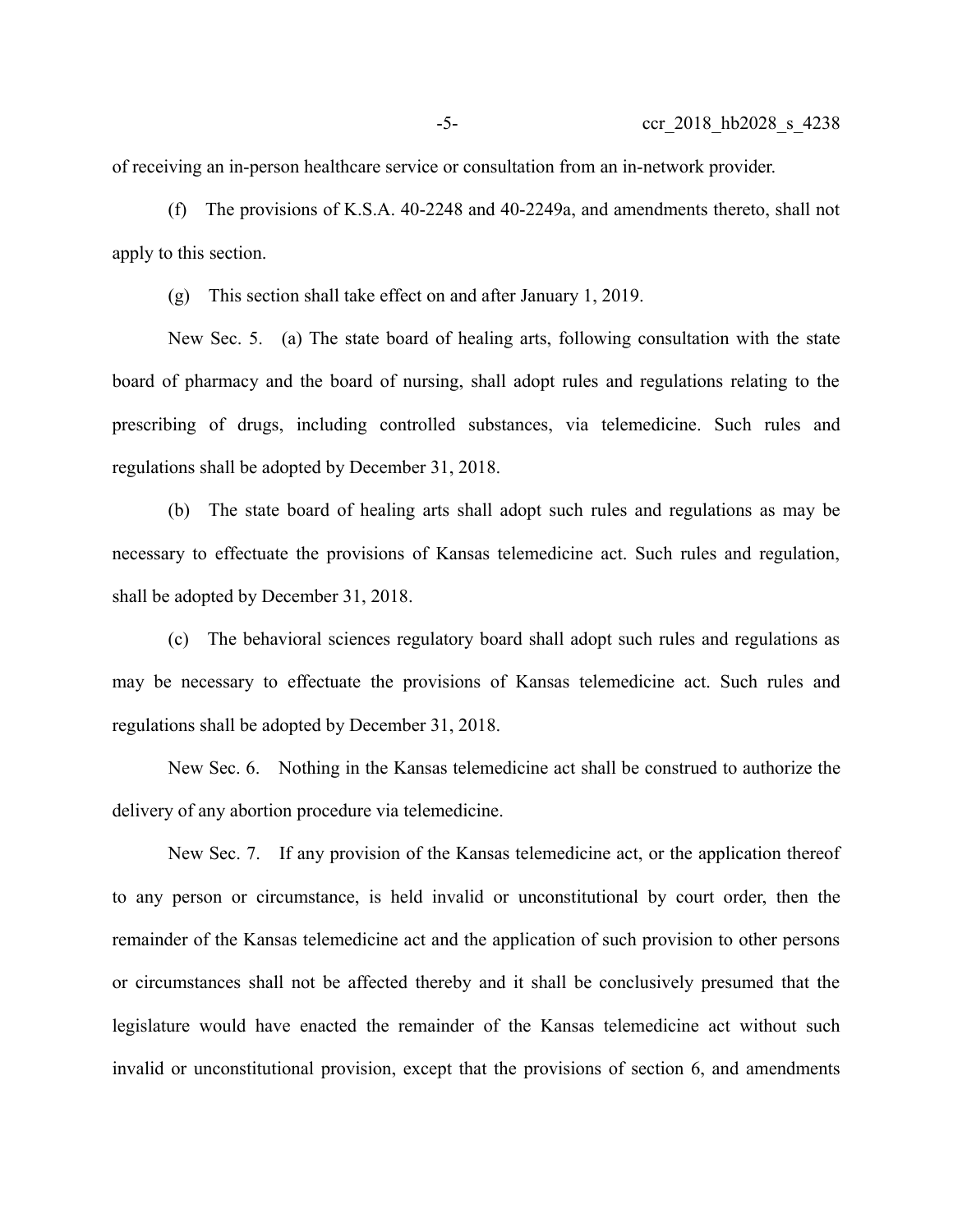thereto, are expressly declared to be nonseverable.

New Sec. 8. (a) On and after January 1, 2019, the department of health and environment and any managed care organization providing state medicaid services under the Kansas medical assistance program shall provide coverage for speech-language pathology services and audiology services provided by a speech-language pathologist or audiologist licensed by the Kansas department for aging and disability services by means of telehealth, as defined in section 2, and amendments thereto, if such services would be covered by the Kansas medical assistance program when delivered via in-person contact.

(b) The department of health and environment shall implement and administer this section consistent with applicable federal laws and regulations and shall submit to the United States centers for medicare and medicaid services any state medicaid plan amendment, waiver request or other approval request necessary to implement this section.

(c) The department of health and environment shall adopt rules and regulations as may be necessary to implement and administer this section. Such rules and regulations shall be adopted on or before December 31, 2018.

(d) On or before January 13, 2020, the department of health and environment shall prepare an impact report that assesses the social and financial effects of the coverage mandated by this section, including the impacts listed in K.S.A. 40-2249(a) and (b), and amendments thereto, and shall submit such report to the legislature and the house of representatives standing committee on health and human services, the house of representatives standing committee on insurance, the senate standing committee on public health and welfare and the senate standing committee on financial institutions and insurance.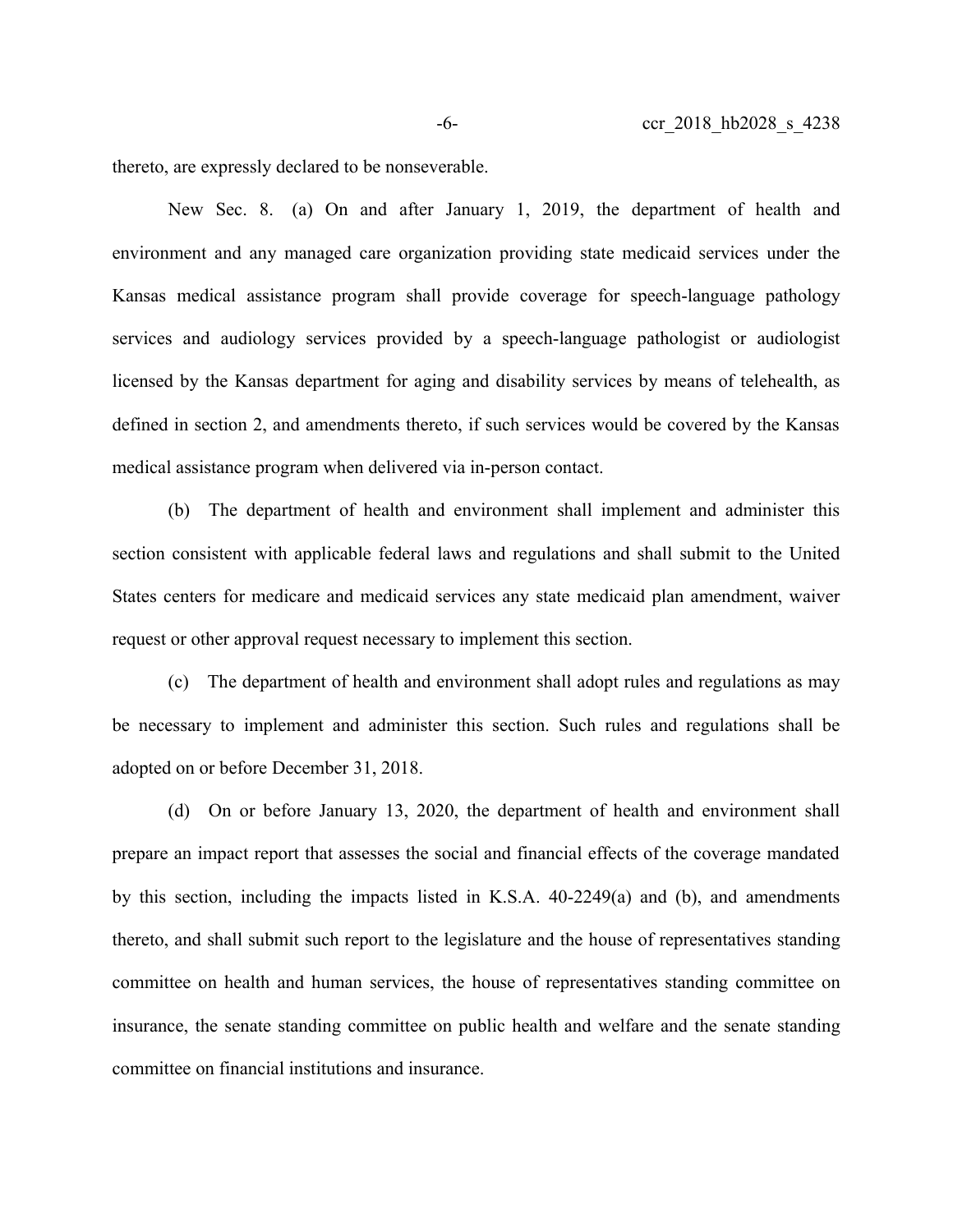-7- ccr 2018 hb2028 s 4238

Sec. 9. K.S.A. 2017 Supp. 40-2,103 is hereby amended to read as follows: 40-2,103. The requirements of K.S.A. 40-2,100, 40-2,101, 40-2,102, 40-2,104, 40-2,105, 40-2,114, 40- 2,160, 40-2,165 through 40-2,170, inclusive, 40-2250, K.S.A. 2017 Supp. 40-2,105a, 40-2,105b, 40-2,184, 40-2,190 and, 40-2,194, and sections 1 through 7, and amendments thereto, shall apply to all insurance policies, subscriber contracts or certificates of insurance delivered, renewed or issued for delivery within or outside of this state or used within this state by or for an individual who resides or is employed in this state.

Sec. 10. K.S.A. 2017 Supp. 40-19c09 is hereby amended to read as follows: 40-19c09. (a) Corporations organized under the nonprofit medical and hospital service corporation act shall be subject to the provisions of the Kansas general corporation code, articles  $60$ -to through  $74$ , inclusive, of chapter 17 of the Kansas Statutes Annotated, and amendments thereto, applicable to nonprofit corporations, to the provisions of K.S.A. 40-214, 40-215, 40-216, 40-218, 40-219, 40- 222, 40-223, 40-224, 40-225, 40-229, 40-230, 40-231, 40-235, 40-236, 40-237, 40-247, 40-248, 40-249, 40-250, 40-251, 40-252, 40-2,100, 40-2,101, 40-2,102, 40-2,103, 40-2,104, 40-2,105, 40-2,116, 40-2,117, 40-2,125, 40-2,153, 40-2,154, 40-2,160, 40-2,161, 40-2,163 through 40- 2,170<del>, inclusive</del>, 40-2a01 et seq., 40-2111 to through 40-2116<del>, inclusive</del>, 40-2215 to through 40-2220, inclusive, 40-2221a, 40-2221b, 40-2229, 40-2230, 40-2250, 40-2251, 40-2253, 40-2254, 40-2401 to through 40-2421, inclusive, and 40-3301 to through 40-3313, inclusive, and K.S.A. 2017 Supp. 40-2,105a, 40-2,105b, 40-2,184, 40-2,190 and, 40-2,194 and sections 1 through 7, and amendments thereto, except as the context otherwise requires, and shall not be subject to any other provisions of the insurance code except as expressly provided in this act.

(b) No policy, agreement, contract or certificate issued by a corporation to which this